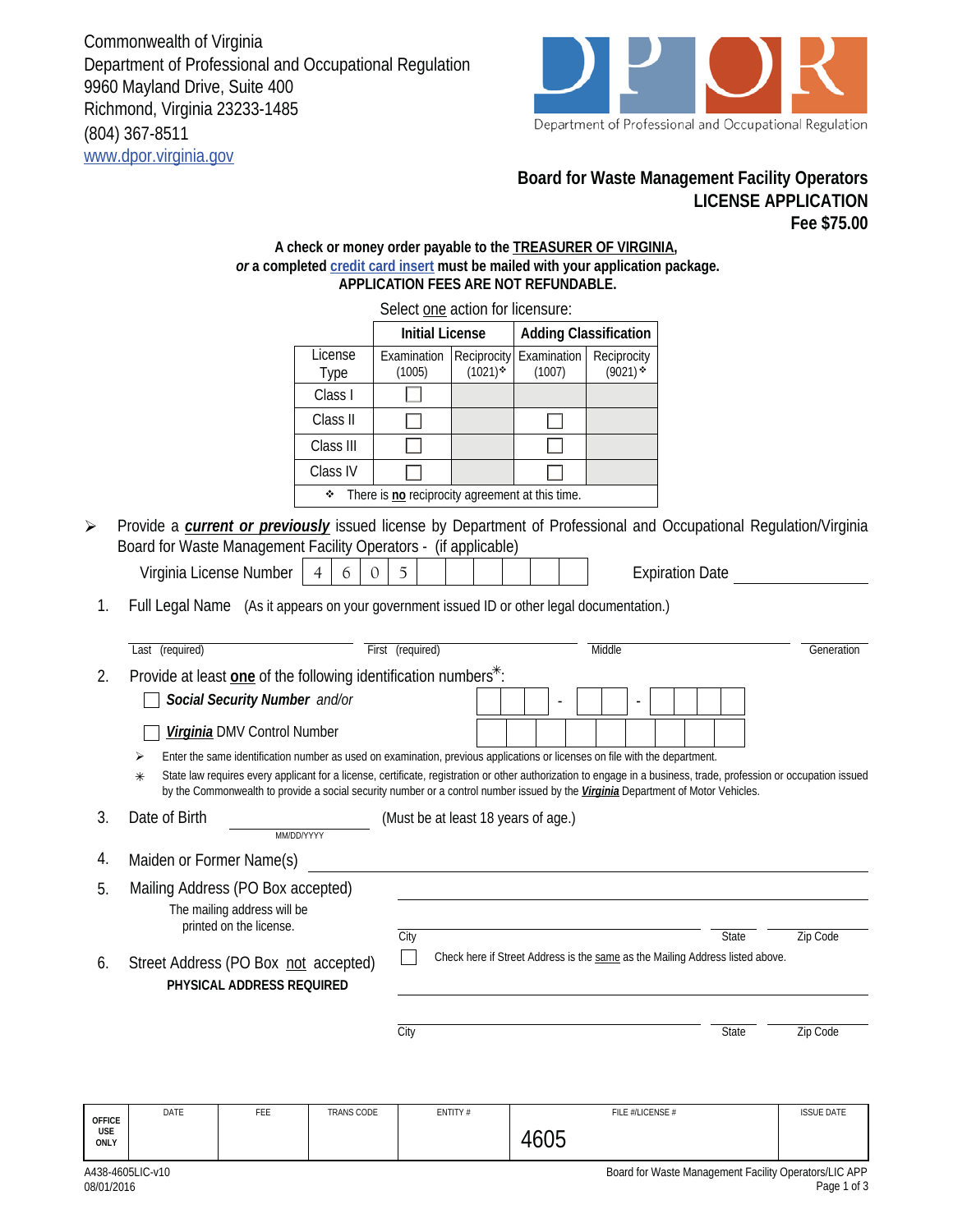7. Contact Numbers

Primary Telephone **Alternate Telephone** Fax

Email Address 8.

Email address is considered a public record and will be disclosed upon request from a third party.

9. Do you hold a current or previously issued license, certification or registration as a waste management facility operator issued by any local, state or national regulatory body (excluding Virginia)?

No  $\Box$ 

Yes  $\Box$  If yes, complete the following table and attach an original Certification/Letter of Good Standing<sup>\*</sup> dated within the last 60 days.

| State/Jurisdiction | License, Certification or Registration Number | <b>Expiration Date</b> |
|--------------------|-----------------------------------------------|------------------------|
|                    |                                               |                        |
|                    |                                               |                        |
|                    |                                               |                        |

Certifications of Licensure/Letter of Good Standing prepared by the state board or regulatory body must include: 1) the license/certification/registration number; 2) the initial date of licensure; 3) the expiration date of the license or renewal fee; 4) *the means of obtaining licensure (i.e. exam, reciprocity, etc.);* and *5) all closed disciplinary actions resulting in violations or undetermined.*  $\bullet$ 

- 10. Which *one* of the following training and experience requirements are you using to qualify for licensure?
	- $\Box$  Class I

Completion of an approved training course specific to a Class I facility and a minimum of one year of operational experience with a waste management facility.

 $\Box$  Class II

Completion of an approved training course specific to Class II facilities and one year of full-time employment as a Class II facility.

 $\Box$  Class III

Completion of an approved training course specific to Class III facilities and one year of full-time employment at a Class III facility.

**Class IV** 

Completion of an approved training course specific to Class IV facilities and one year of full-time employment at a Class IV facility.

*Required Documentation: Attach a copy of the certificate or an official document that verifies your successful completion of the training course(s) and a completed Experience Verification Form.* 

11. Have you ever been subject to a **disciplinary action** taken by any (including Virginia) local, state or national regulatory body?

No  $\Box$ 

 $Yes \Box$  If yes, complete the Disciplinary Action Reporting Form.

Have you ever been convicted or found guilty, regardless of the manner of adjudication, in any jurisdiction of the United States of any **felony**? *Any plea of nolo contendere shall be considered a conviction.* 12. A

> No  $\Box$

Yes  $\Box$ If yes, complete the Criminal Conviction Reporting Form.

B. Have you ever been convicted or found guilty, regardless of the manner of adjudication, in any jurisdiction of the United States of any **misdemeanor**? *Any plea of nolo contendere shall be considered a conviction.*

No  $\Box$ 

Yes  $\Box$ If yes, complete the Criminal Conviction Reporting Form.